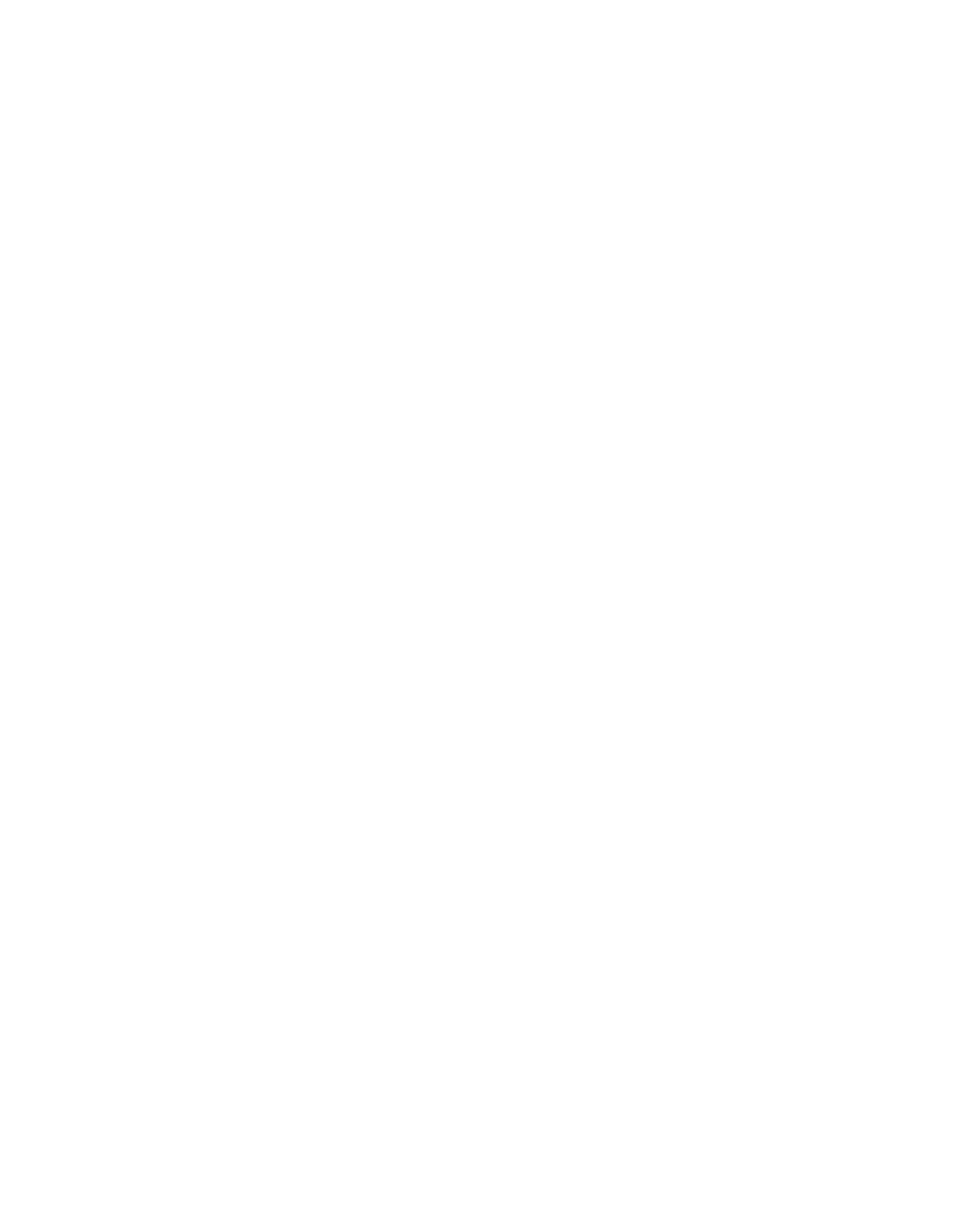Conferences and Convention provide a unique and exciting opportunity to network with your target market, promote your name and interests, and explain your products and services.

| <b>Date</b> | <b>Event</b>                                               | <b>Estimated Attendance</b> | <b>Location</b> |
|-------------|------------------------------------------------------------|-----------------------------|-----------------|
| April 27    | Young CPA Conference                                       | 80                          | Ridgeland       |
| May 12      | <b>Accounting &amp; Auditing Conference</b>                | 60                          | Ridgeland       |
| May 16-17   | <b>Technology Conference</b>                               | 100                         | Ridgeland       |
| May 19-20   | Business & Industry Management Development<br>Conference   | 35                          | Ridgeland       |
| June 22-26  | <b>Annual Convention</b>                                   | 200                         | Destin          |
|             | August 18-19 Governmental Accounting & Auditing Conference | 215                         | Ridgeland       |
| August 23   | <b>Banking and Finance Conference</b>                      | 80                          | Ridgeland       |
| August 25   | Agricultural and Farm Activities Conference                | 65                          | Ridgeland       |
| Sept 20     | Not-for-Profit Conference                                  | 125                         | Ridgeland       |
| Sept 22     | <b>Health Care Services Conference</b>                     | 55                          | Ridgeland       |
| Oct 20      | <b>Industry Conference</b>                                 | 50                          | Ridgeland       |
| October 28  | <b>Accounting Education Conference</b>                     | 65                          | Ridgeland       |
| Nov 17      | <b>Business Valuation and Litigation Conference</b>        | 40                          | Ridgeland       |
| Dec 7-8     | Mississippi Tax Institute                                  | 135                         | Jackson         |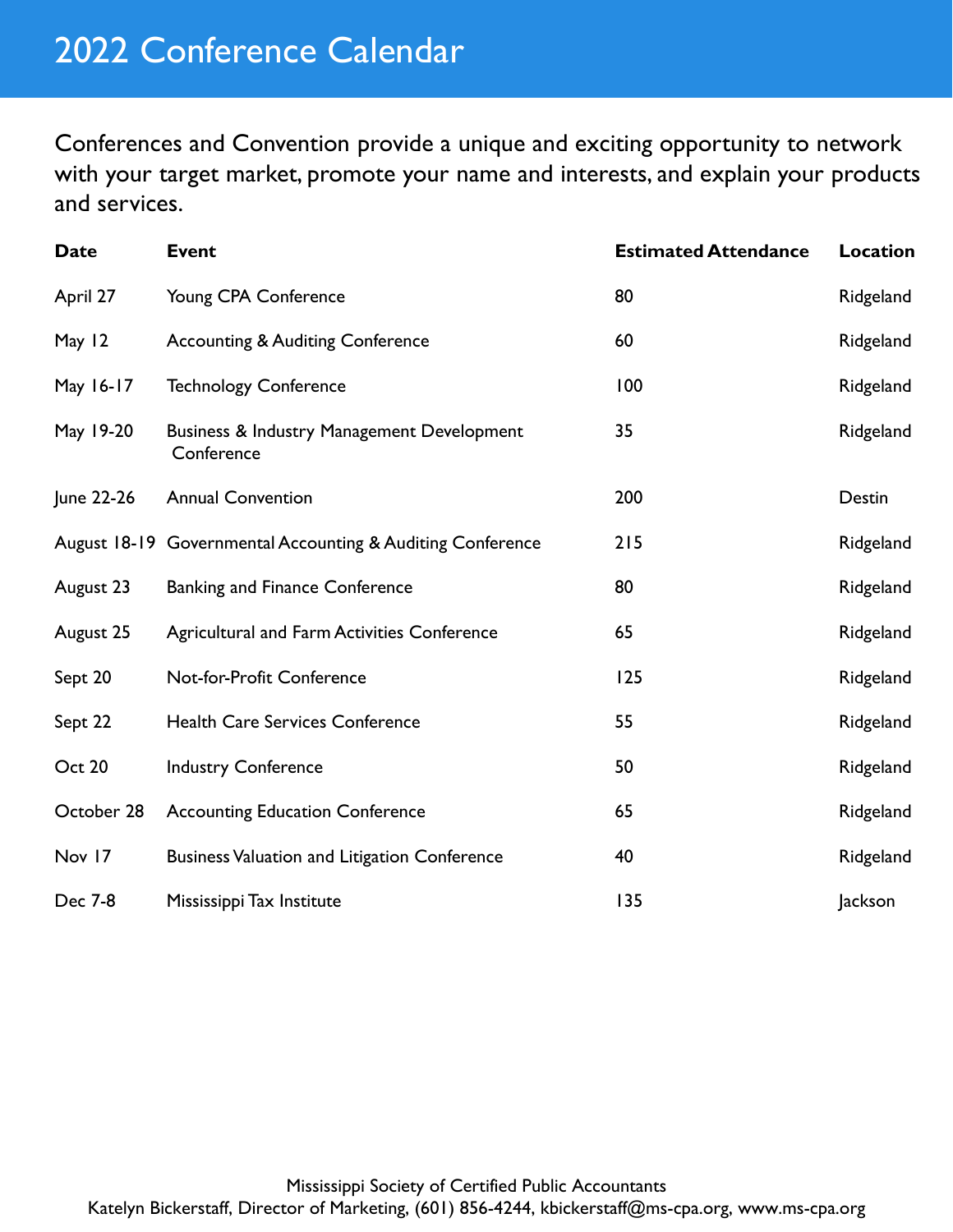## Gold Sponsor

- Announcement as premium event sponsor
- Podium time for address about your company
- 1/3 page ad in MSCPA Newsletter, supplied and scheduled by sponsor
- Event signage on screen during event breaks/lunch
- Logo on conference promotion materials, website and MSCPA event emails
- Social media recognition

## Silver Sponsor

- Announcement as event sponsor
- Event signage on screen during event breaks/lunch
- Logo on conference promotion materials, website and MSCPA event emails
- Social media recognition

## Bronze Sponsor

- Announcement of support at event
- Event signage on screen during event breaks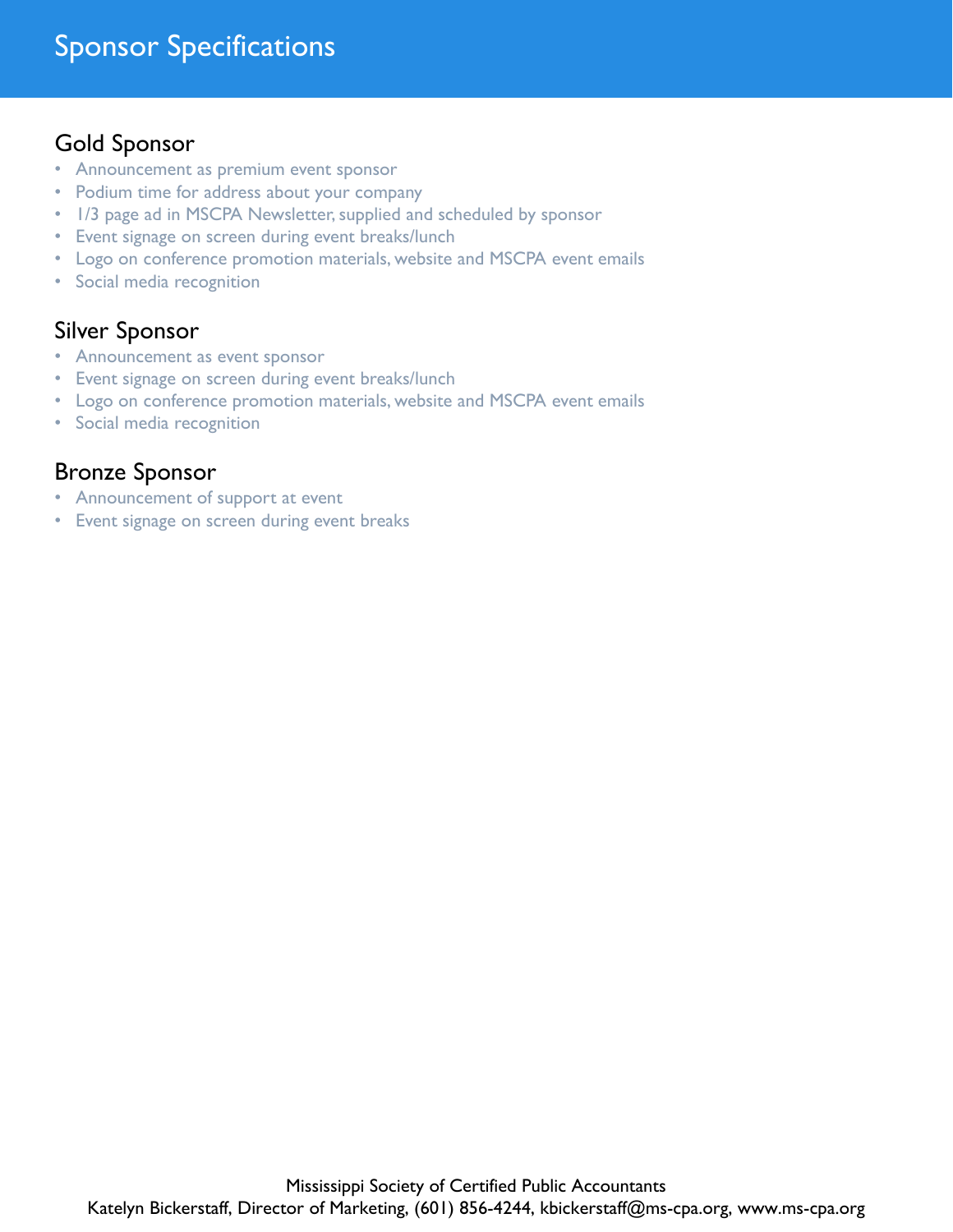## Sponsor Specifications

#### Young CPA Conference – April 27

- Gold Sponsor \$500
- Silver Sponsor \$350
- Bronze Sponsor \$200

#### Accounting & Auditing Conference – May 12

- Gold Sponsor \$500
- Silver Sponsor \$350
- Bronze Sponsor \$200

#### Technology Conference – May 16-17

- Gold Sponsor \$500
- Silver Sponsor \$350
- Bronze Sponsor \$200

#### Business & Industry Management Development Conference – May 19-20

- Gold Sponsor \$500
- Silver Sponsor \$350
- Bronze Sponsor \$200

#### Governmental Accounting & Auditing Conference – August 18-19

- Gold Sponsor \$1,000
- Silver Sponsor \$500
- Bronze Sponsor \$300

#### Banking and Finance Conference – August 23

- Gold Sponsor \$1,000
- Silver Sponsor \$500
- Bronze Sponsor \$300

#### Agricultural and Farm Activities Conference – August 25

- Gold Sponsor \$500
- Silver Sponsor \$350
- Bronze Sponsor \$200

#### Not-for-Profit Conference – September 20

- Gold Sponsor \$1,000
- Silver Sponsor \$500
- Bronze Sponsor \$300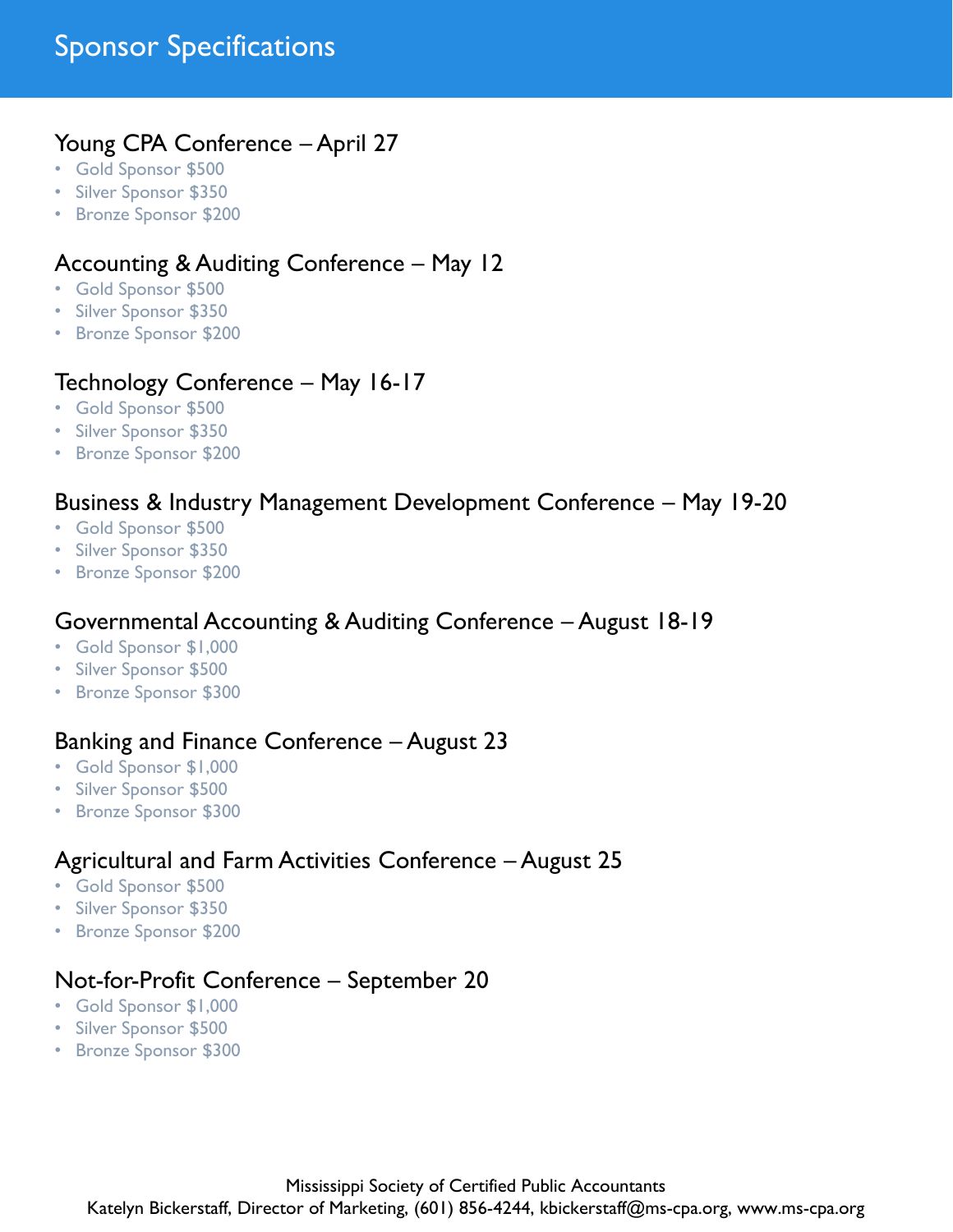#### Health Care Services Conference –September 22

- Gold Sponsor \$500
- Silver Sponsor \$350
- Bronze Sponsor \$200

## Industry Conference – October 20

- Gold Sponsor \$500
- Silver Sponsor \$350
- Bronze Sponsor \$200

## Accounting Education Conference – October 28

- Gold Sponsor \$500
- Silver Sponsor \$350
- Bronze Sponsor \$200

### Business Valuation and Litigation Conference – November 17

- Gold Sponsor \$500
- Silver Sponsor \$350
- Bronze Sponsor \$200

#### Mississippi Tax Institute – December 7-8

- Gold Sponsor \$1,000
- Silver Sponsor \$500
- Bronze Sponsor \$300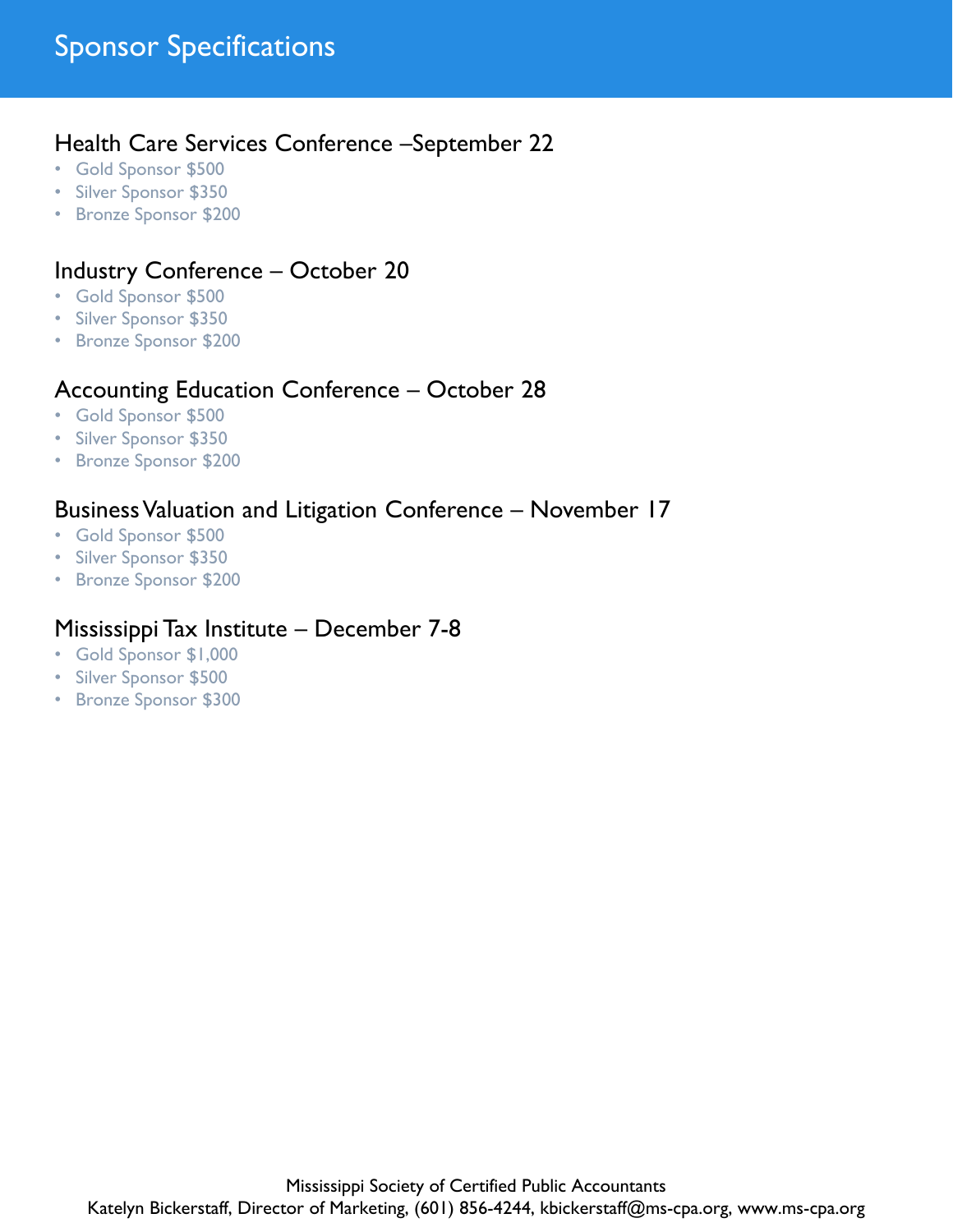## Annual Convention

Convention takes place in a resort setting with extracurricular activities so you have the opportunity to connect with attendees on a different level than at one of our traditional events.

Annual Convention – June 22-26, 2022

Sandestin Golf and Beach Resort, Destin

Average attendance 200

Sponsors get to mingle with a diverse audience of decision-makers from public accounting and industry in both a formal educational setting and during social activities. It's a unique opportunity to forge lasting business relationships and potentially lifelong friendships.

• Two-Day Exhibitor: \$695

*Sponsorship Opportunities are being planned for our 2022 Annual Convention. Contact Katelyn at kbickerstaff[@ms-cpa.org](mailto:jtruhett@ms-cpa.org) for more information.*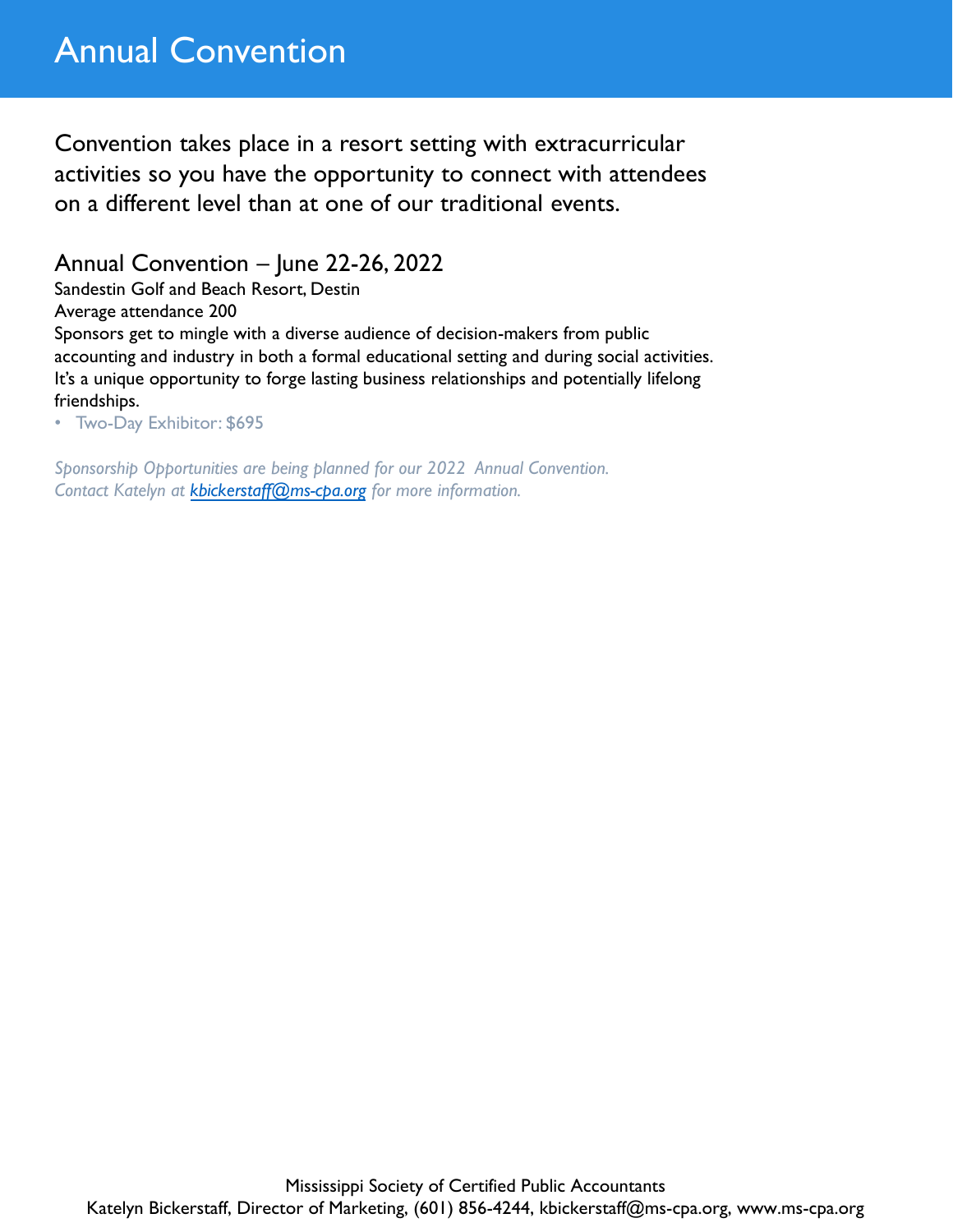# 2022 Sponsor/Exhibitor Contract

| Please sign, date and return completed<br>contract with full payment to:<br>Mississippi Society of CPAs<br>306 Southampton Row                               | Conference Sponsorship/Exhibitor<br>Opportunities<br>Please check your selections:<br>Young CPA Conference - April 27<br>$\Box$ Sponsor Level __________________                               |  |  |  |
|--------------------------------------------------------------------------------------------------------------------------------------------------------------|------------------------------------------------------------------------------------------------------------------------------------------------------------------------------------------------|--|--|--|
| Ridgeland, MS 39157                                                                                                                                          |                                                                                                                                                                                                |  |  |  |
| <b>Company Name</b>                                                                                                                                          | Business & Industry Management Development - May 19-20<br>$\square$ Sponsor Level ____________________<br>Accounting & Auditing Conference - May 12<br>$\Box$ Sponsor Level __________________ |  |  |  |
| <b>Type of Business</b>                                                                                                                                      |                                                                                                                                                                                                |  |  |  |
| <b>Address</b>                                                                                                                                               | Technology Conference - May 16-17<br>□ Sponsor Level ___________________                                                                                                                       |  |  |  |
| City/ZIP                                                                                                                                                     | Governmental A&A Conference - August 18-19<br>$\Box$ Sponsor Level _________________                                                                                                           |  |  |  |
| Contact                                                                                                                                                      | Banking & Finance Conference - August 23<br>$\Box$ Sponsor Level __________________                                                                                                            |  |  |  |
| Phone                                                                                                                                                        | Agricultural and Farm Activities Conference - August 25<br>$\square$ Sponsor Level ____________________                                                                                        |  |  |  |
| Email                                                                                                                                                        | Not-For-Profit Conference - September 20<br>□ Sponsor Level ________________                                                                                                                   |  |  |  |
| Amount                                                                                                                                                       | Health Care Services Conference - September 22<br>□ Sponsor Level                                                                                                                              |  |  |  |
| This contract has been approved by:                                                                                                                          | <b>Industry Conference - October 20</b><br>□ Sponsor Level __________________                                                                                                                  |  |  |  |
| Authorized Signature                                                                                                                                         | Accounting Education Conference - October 28<br>□ Sponsor Level ___________________                                                                                                            |  |  |  |
| <b>Printed Name</b>                                                                                                                                          | <b>Business Valuation Conference - November 17</b><br>$\square$ Sponsor Level ____________________                                                                                             |  |  |  |
| Date<br>Contract is not valid without signature. Signing this<br>contract indicates you have read and agree to all terms<br>and conditions contained within. | Mississippi Tax Institute - December 7-8<br>□ Sponsor Level __________________                                                                                                                 |  |  |  |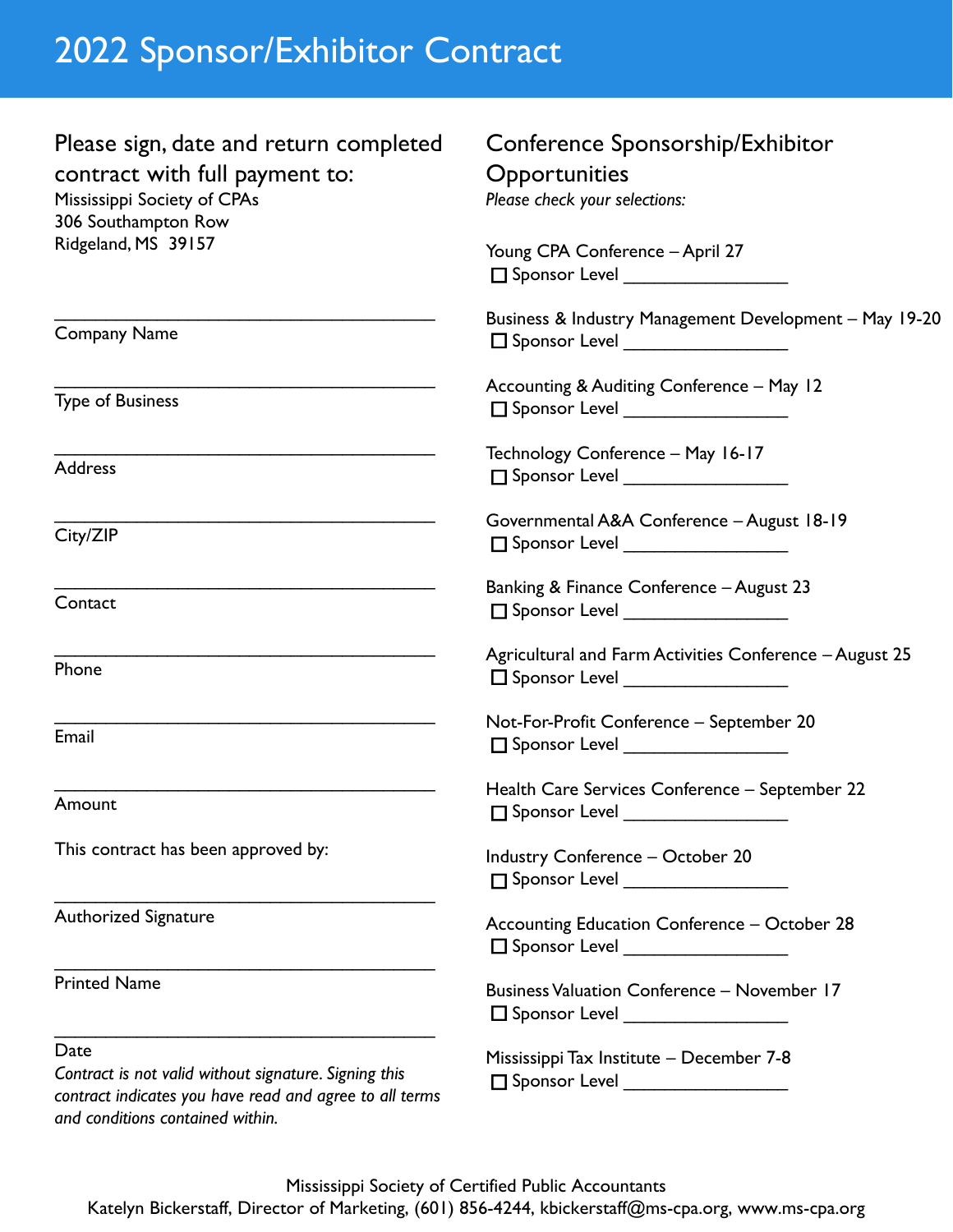The MSCPA Newsletter is the official publication of the MSCPA, published in print and digital versions 10 times a year (November/December and January/February combined issues) and provides information about activities, members, upcoming events, and news and developments in the profession. Circulation: \$2,700+

Ads should be submitted to kbickerstaff[@ms-cpa.org](mailto:jtruhett@ms-cpa.org) by the 15<sup>th</sup> of the month prior to month of publication. To reserve your ad space, complete the display advertising contract.



## MSCPA Newsletter Display Ad Rates (includes full color)

|            |                                   | 1X    | 3X  | 6X  | <b>10X</b> |
|------------|-----------------------------------|-------|-----|-----|------------|
| Full page  | 7.5 x 9.625                       | \$535 | 485 | 435 | 400        |
| $1/2$ page | $7.5 \times 4.75$                 | \$350 | 320 | 290 | 275        |
| $1/3$ page | $7.5 \times 3.5$<br>2.375 x 9.625 | \$245 | 225 | 205 | 190        |

#### Black and white - \$75 discount

### Classified Advertising

Need to fill a position at your organization? Looking to buy or sell a firm? Want to promote your practice? Get the word out through the classifieds in the MSCPA Newsletter. Pricing per issue:

Members: \$0.25 per word with a \$25 minimum purchase.

Non-members: \$0.50 per word with a \$50 minimum purchase.

Deadlines are the 15th of the month prior to the month of publication. You will be invoiced following publication. Send your ad copy in a Word document to Katelyn Bickerstaff, kbickerstaff[@ms-cpa.org](mailto:jtruhett@ms-cpa.org). For classified advertising, please complete the classified advertising contract.

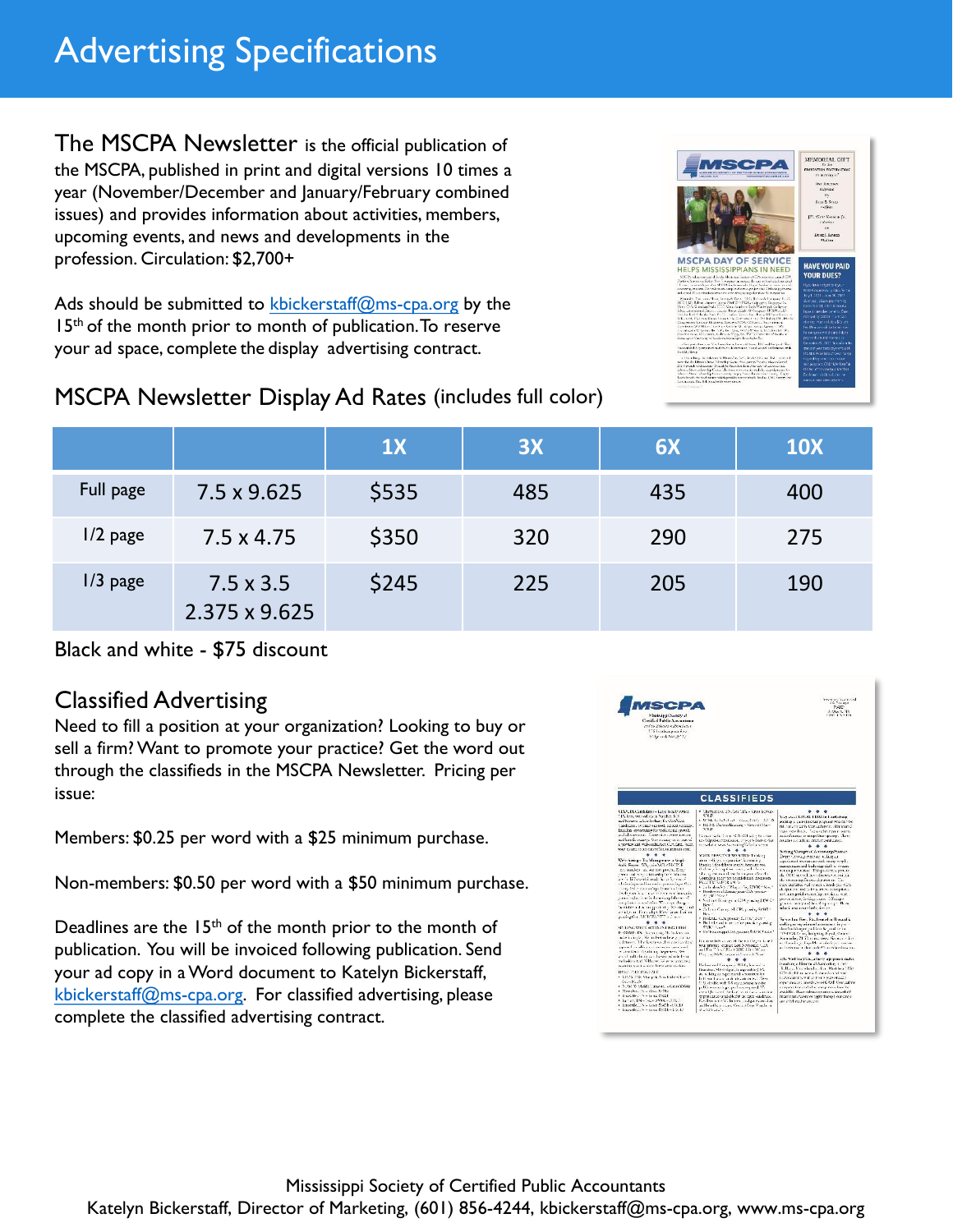## The MSCPA Continuing Professional Education

(CPE) Catalog is a popular resource and contains information on our 400+ courses. Members look for this handy publication to make final decisions about their CPE selection for the year. Circulation: \$2,700+

Ads should be submitted to kbickerstaff[@ms-cpa.org](mailto:jtruhett@ms-cpa.org) by March 1. To reserve your ad space, complete the display advertising contract.

## MSCPA CPE Catalog Display Ad Rates

|                              |                    | 1X    |
|------------------------------|--------------------|-------|
| 4C Full page (inside covers) | 7.5 x 9.625        | \$750 |
| <b>BW Full page</b>          | $7.5 \times 9.625$ | \$650 |



## Bonus Exposure for Print Advertisers

MSCPA Newsletter and CPE Catalog print advertisers enjoy double the exposure when published online. Each issue is archived on our website – giving you an unlimited number of views and a lasting reach.

## Career Center

Whether you're looking for a seasoned CPA or a summer intern, your ad in MSCPA's Career Center will put you in front of the right people. Visit careers.ms-cpa.org for details.